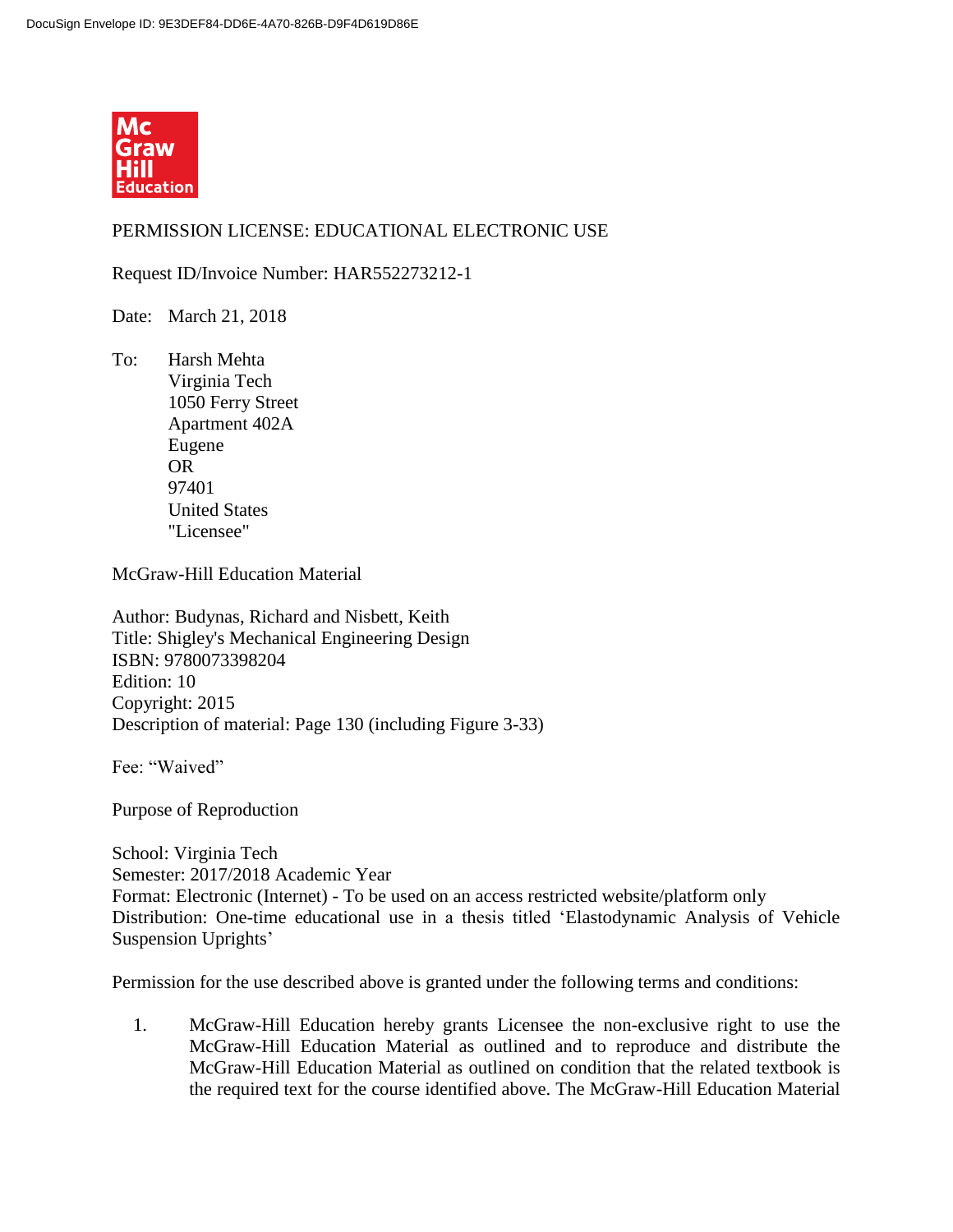may be used only as outlined. All use of the McGraw-Hill Education Material is subject to the terms and conditions of this Agreement. This permission will automatically terminate at such time as the related textbook is no longer required.

- 2. No changes may be made to the McGraw-Hill Education Material without the prior written consent of McGraw-Hill Education.
- 3. Licensee will provide to McGraw-Hill Education the URL and password for the web site in which the McGraw-Hill Education Material appears (if applicable).
- 4. McGraw-Hill Education makes no representations or warranties as to the accuracy of any information contained in the McGraw-Hill Education Material, including any warranties of merchantability or fitness for a particular purpose. In no event shall McGraw-Hill Education have any liability to any party for special, incidental, tort, or consequential damages arising out of or in connection with the McGraw-Hill Education Material, even if McGraw-Hill Education has been advised of the possibility of such damages. All persons provided with the McGraw-Hill Education Material must be provided with written notice of this disclaimer and limitation liability, either in an end-user license and/or with an on-screen notice that is visible each time the end-user initiates access to the McGraw-Hill Education Material.
- 5. A credit to McGraw-Hill Education shall be visible each time the end-user initiates access to any screen or page containing any of the McGraw-Hill Education Material. Such credit shall include the title and author of the work and a copyright notice in the name of McGraw-Hill Education.
- 6. A SIGNED COPY OF THIS AGREEMENT should be sent to McGraw-Hill Global Education Holdings, LLC, Attn: Permissions Department, Wells Fargo Bank, Lockbox #6167, PO Box 8500, Philadelphia, Pa. 19178-6167.
- 7. This permission does not cover the use of any third-party copyrighted material, including but not limited to photographs and other illustrations, which appears in the McGraw-Hill Education Material with a credit to other sources. Written permission to use such material must be obtained from the cited source.
- 8. McGraw-Hill Education shall have the right to terminate this Agreement immediately upon written notice to Licensee if Licensee is in material breach of this Agreement.
- 9. Licensee shall indemnify McGraw-Hill Education from any damages, lawsuits, claims, liabilities, costs, charges, and expenses, including attorney's fees, relating to its use of the McGraw-Hill Education Material.
- 10. This Agreement incorporates the parties' entire agreement with respect to its subject matter. This Agreement may be amended only in writing and signed by both parties and shall be governed by the laws of New York. Licensee may not assign this Agreement or any rights granted hereunder to any third party.